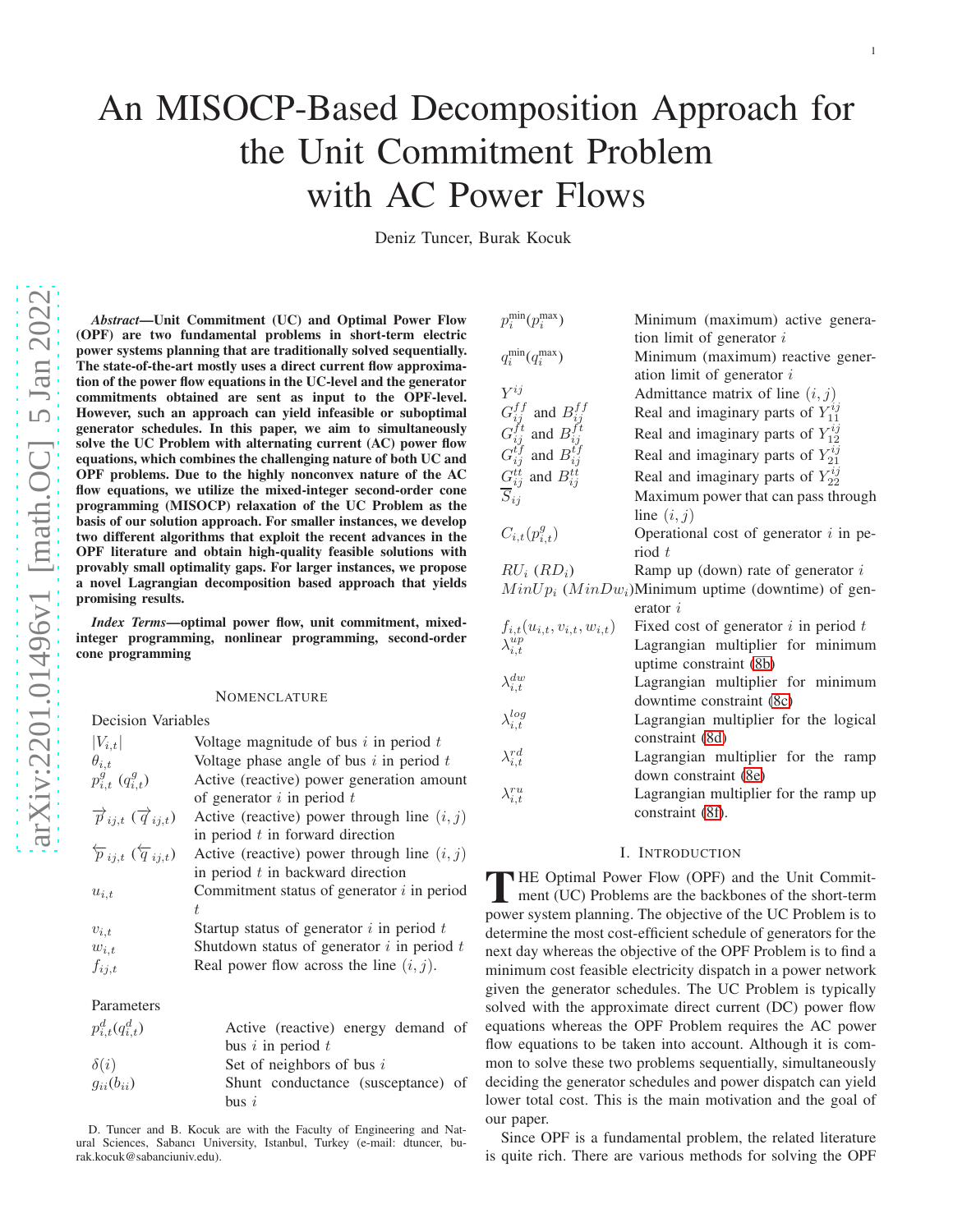Problem, which we categorize into three groups: i) nonlinear programming (NLP) methods that aim to locate locally optimal solutions, ii) linear programming (LP) methods that approximately solve the problem, iii) conic relaxations based on semidefinite programming (SDP) relaxations and second order cone programming (SOCP) that can provide dual bounds.

The first group of methods used in the OPF literature is the NLP based methods. They generally focus on obtaining the stationary points of the problem, utilizing Newton's method or interior point methods. Newton's method requires using Lagrangian multipliers as penalty terms for the constraints in the constrained optimization problems [\[1\]](#page-8-0). The papers [\[2\]](#page-8-1) and [\[3\]](#page-8-2) utilize the Newton's method for solving the OPF problem. By transforming the optimality conditions, [\[4\]](#page-8-3) makes the problem solvable by an algorithm solely based on the Newton-Raphson method. While these methods are good at finding stationary points, they may get stuck at a local optimum point since the OPF problem is nonconvex [\[5\]](#page-8-4). Also, since the initial point is important for these methods they may fail to converge to a solution [\[6\]](#page-8-5).

The second group of algorithms in the OPF literature uses LP based methods, which utilize the DC approximation of the AC power flows [\[7\]](#page-8-6)–[\[9\]](#page-8-7). Since LPs can be solved efficiently, LP based methods are widely used in industry to solve the OPF Problem. LP methods are also used as a subroutine in a successive linear programming (SLP) framework [\[10\]](#page-8-8). However, the LP methods may not produce an AC feasible dispatch since the reactive powers and losses are completely ignored or approximated.

The third group of algorithms in the OPF literature utilizes conic programming relaxations. In particular, SDP relaxations [\[11\]](#page-8-9), [\[12\]](#page-8-10) have drawn significant interest due to their strength and polynomial solvability. Such relaxations can provide globally optimal solutions when the relaxation is exact, although this can be only guaranteed for very special cases [\[13\]](#page-8-11). Penalized SDP problems are also proposed to find approximately feasible solutions [\[14\]](#page-8-12). The computational burden of solving SDP relaxations can be relieved by cheaper but weaker relaxations in the form of the SOCP relaxation [\[15\]](#page-8-13). The authors of [\[16\]](#page-8-14) exploit the computational advantages of the SOCP relaxation and strengthen it using three types of inequalities so that their approach is both more efficient and accurate than the standard SDP relaxation. However, despite all the effort, conic programming relaxations are not guaranteed to provide feasible solutions and they are very useful for dual bounding purposes.

We have mentioned the rich literature on the OPF Problem. However, the literature on the Multiperiod OPF (MOPF) Problem, which can be seen as a generalization of the OPF Problem and a special case of the UC Problem, problem is somewhat limited. A generalized Benders decomposition is used in [\[17\]](#page-8-15), in which network constraints are modeled according to a DC approximation. An LP based interior point algorithm is used in [\[18\]](#page-8-16), where Newton-Raphson method is used as a corrector. The problem is formulated as a two stage nonlinear program in [\[19\]](#page-8-17), followed by solving the problem with an interior point method.

The literature on the UC Problem is also quite rich. Over

the years, many different approaches for the problem are developed which we categorized into three groups: i) Lagrangian relaxation, ii) mixed-integer linear programming (MILP), iii) Benders decomposition, and iv) conic relaxations.

The first method we would like to mention for the UC Problem is the Lagrangian Relaxation (LR) method, which aims to decompose it into smaller subproblems. A branchand-bound algorithm is proposed in [\[20\]](#page-8-18) where they use a Lagrangian method and they decompose the problem into problems with a single generator. LR is utilized in [\[21\]](#page-8-19) in order to find a lower bound and a primal relaxed solution, where the solution is used in a heuristic resolution method. The main drawback of these methods is that the solution obtained by solving LR dual problems might not be primal feasible for the UC Problem [\[22\]](#page-8-20).

The second method, mixed integer linear program (MILP) based methods depend on the DC approximation of the power flow equations and is the state-of-the-art for the UC Problem. For tightening the MILP formulation, different methods and formulations are proposed in [\[23\]](#page-8-21)–[\[26\]](#page-8-22). The drawback of this method is that since it disregards the reactive powers, the solutions might cause stress in the power network. One exception in this direction is [\[27\]](#page-8-23), which incorporates AC power flow constraints are incorporated into the MILP model as piecewise linear constraints.

The third method we would like to mention is the Benders Decomposition (BD) [\[28\]](#page-8-24), [\[29\]](#page-8-25). These references have a master problem and nonlinear subproblems, from which they obtain Benders cuts for the master problem. The drawback of the BD approach is that it converges slowly and is computationally expensive [\[30\]](#page-8-26).

There is only very limited literature on the UC Problem with AC power flow equations and this literature typically utilize conic relaxation methods such as SDP relaxation [\[12\]](#page-8-10). A strengthened SDP problem is solved in [\[31\]](#page-8-27), which is a convex problem and its minimum can be found efficiently. The SDP relaxation together with Benders' decomposition is considered in [\[32\]](#page-8-28). A mixed-integer second-order cone programming (MISOCP) master problem with MOPF subproblems are considered in [\[33\]](#page-8-29), [\[34\]](#page-8-30). However, their approaches fail to produce feasible generation schedules within a practical time limit. Our paper contributes to this literature by proposing MISOCP based methods that can provide provably high quality feasible solutions within a reasonable computational budget.

In our study, we consider the UC problem with AC power flows. We aim to find AC feasible commitment schedules for the generators, which requires us to include AC OPF constraints in the UC formulation. Therefore, the problem we are interested in is quite challenging. We utilize the mixedinteger conic relaxation of the UC Problem and solve an MISOCP in order to obtain a candidate generator commitment schedule and also a lower bound for the problem. Then, given the commitment schedule, we solve an MOPF problem and find an AC feasible solution using a local solver. The lower bounds are compared with the upper bounds obtained from the feasible solutions, and we are able to provide an optimality gap.

For solving the UC problem with AC power flows, we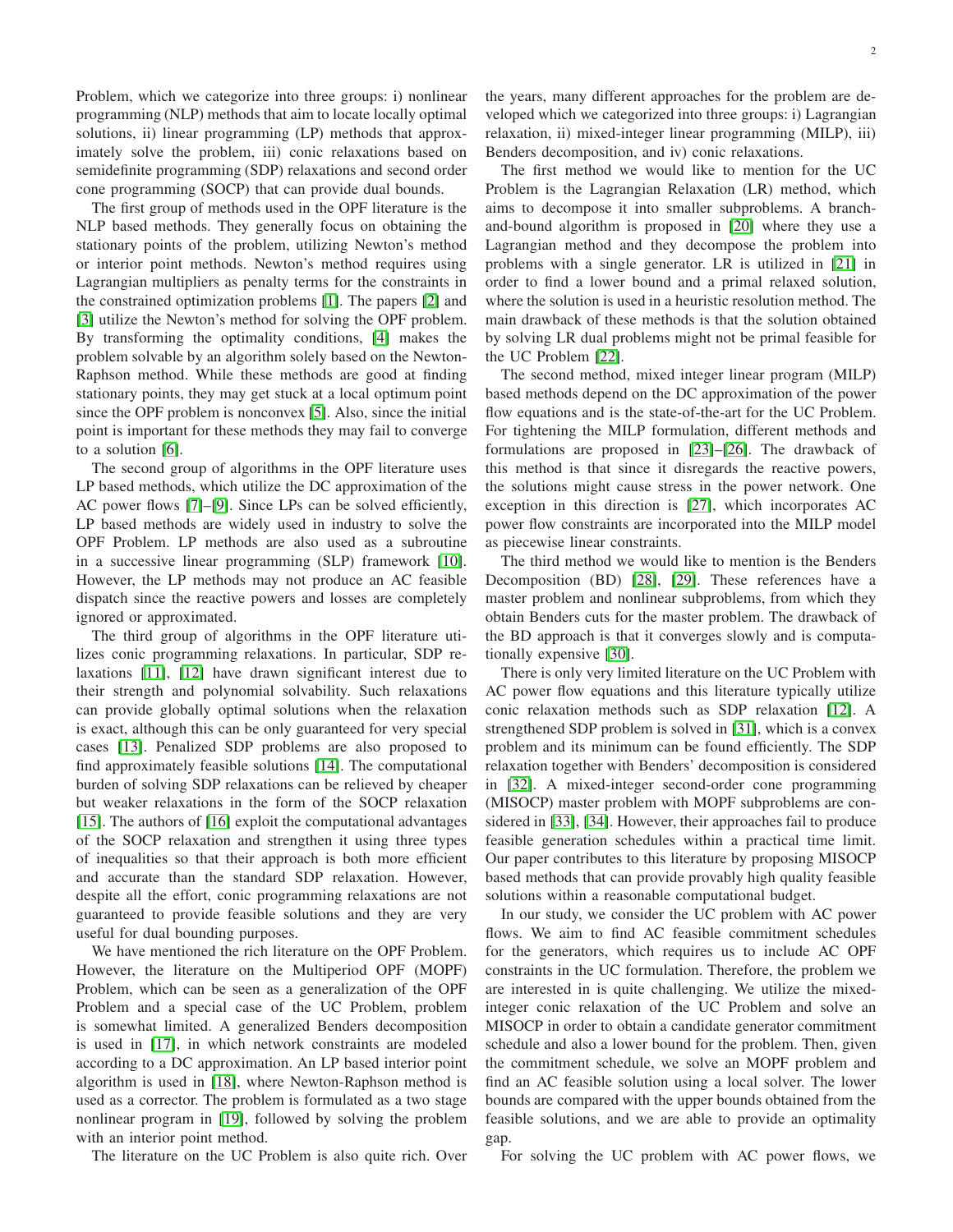propose three different MISOCP-based algorithms. The first algorithm we propose solves an MISOCP, followed by an NLP problem. In the second algorithm, we strengthen the MISOCP problem by utilizing two methods from [\[16\]](#page-8-14). These algorithms enable us to solve the UC Problem with AC power flows efficiently, and within 1.3% optimality gap for smallsize instances. However, for large-scale instances solving a 24-period MISOCP problem is quite challenging for which we also develop a novel decomposition algorithm. This algorithm divides the planning horizon into equally sized blocks, and solves Lagrangian MISOCP subproblems. With the decomposition algorithm, we are able to solve larger instances within a time limit that we set to be one hour, with small optimality gaps. In addition, since there is a lack of publicly available AC UC problem instances, we create and publish our own instances based on publicly available AC OPF instances.

The rest of the paper is organized as follows: In Section [II,](#page-2-0) we define the problems and formulations. In Section [III,](#page-3-0) we introduce our proposed solution algorithms. In Section [IV,](#page-5-4) we report the computational results. We conclude our paper in Section [V](#page-6-0) with final remarks and comments on possible future work.

# <span id="page-2-0"></span>II. PROBLEM DEFINITIONS AND FORMULATIONS

## *A. Multiperiod Optimal Power Flow*

Consider a power network  $\mathcal{N} = (\mathcal{B}, \mathcal{L})$  in which the set  $\mathcal{B}$ denotes the set of buses and  $\mathcal L$  denotes the set of transmission lines. Generators are attached to the buses, which are denoted by the set  $\mathcal{G} \subseteq \mathcal{B}$ . Given the demand of each bus at each time period in a planning horizon  $\mathcal{T}$ , the MOPF Problem aims to determine the amount of energy produced at each generator, and the economic dispatch of the active and reactive energy.

Note that the single-period OPF Problem is just a special case of MOPF Problem with  $|\mathcal{T}| = 1$  and without the ramping constraint. On the other hand, the MOPF Problem is a special case of the UC Problem for the given generator commitment statuses.

<span id="page-2-6"></span>*1) Formulation:* The classical formulation of the OPF and MOPF Problems either uses the rectangular (or  $e - f$ ) formulation or the polar (or  $V - \theta$ ) formulation. We instead use the alternative formulation first proposed by [\[35\]](#page-8-31) for the OPF Problem, which uses  $c - s - \theta$  variables as follows:

$$
c_{ii,t} := |V_{i,t}|^2 \qquad \qquad i \in \mathcal{B}, t \in \mathcal{T} \quad (1a)
$$

$$
c_{ij,t} := |V_{i,t}| |V_{j,t}| \cos(\theta_{i,t} - \theta_{j,t}) \quad (i,j) \in \mathcal{L}, t \in \mathcal{T} \text{ (1b)}
$$

$$
s_{ij,t} := -|V_{i,t}||V_{j,t}|\sin(\theta_{i,t} - \theta_{j,t}) \quad (i,j) \in \mathcal{L}, t \in \mathcal{T} \quad (1c)
$$

We are now ready to provide the formulation of the MOPF Problem:

$$
\min \sum_{t \in \mathcal{T}} \sum_{i \in \mathcal{G}} C_i(p_{i,t}^g) \tag{2a}
$$

s.t. For each 
$$
i \in \mathcal{B}, t \in \mathcal{T}
$$
:

$$
p_{i,t}^g - p_{i,t}^d = g_{ii}c_{ii,t} + \sum_{j \in \delta(i)} (\overrightarrow{p}_{ij,t} + \overleftarrow{p}_{ij,t})
$$
 (2b)

$$
q_{i,t}^g - q_{i,t}^d = -b_{ii}c_{ii,t} + \sum_{j \in \delta(i)} (\overrightarrow{q}_{ij,t} + \overleftarrow{q}_{ij,t})
$$
 (2c)

$$
q_i^{\min} \le q_{i,t}^g \le q_i^{\max} \tag{2d}
$$

$$
p_i^{\min} \le p_{i,t}^g \le p_i^{\max} \tag{2e}
$$

$$
-RD_i \le p_{i,t}^g - p_{i,t'}^g \le RU_i \tag{2f}
$$

For each 
$$
(i, j) \in \mathcal{L}, t \in \mathcal{T}
$$
:

$$
\overrightarrow{p}_{ij,t} = G_{ij}^{ff} c_{ii,t} + G_{ij}^{ft} c_{ij,t} - B_{ij}^{ft} s_{ij,t}
$$
(2g)

$$
\overleftarrow{p}_{ij,t} = G_{ij}^{tt} c_{jj,t} + G_{ij}^{tf} c_{ij,t} + B_{ij}^{tf} s_{ij,t}
$$
 (2h)

$$
\overrightarrow{q}_{ij,t} = -B_{ij}^{ff} c_{ii,t} - B_{ij}^{ft} c_{ij,t} - G_{ij}^{ft} s_{ij,t}
$$
(2i)  
\n
$$
\overleftarrow{q}_{ij,t} = -B_{ij}^{tt} c_{ij,t} - B_{ij}^{tf} c_{ij,t} + G_{ij}^{tf} s_{ij,t}
$$
(2j)

<span id="page-2-2"></span><span id="page-2-1"></span>
$$
\overleftarrow{q}_{ij,t} = -B_{ij}^{tt} c_{jj,t} - B_{ij}^{tt} c_{ij,t} + G_{ij}^{tt} s_{ij,t}
$$
\n
$$
\overrightarrow{p}_{ij,t}^2 + (\overrightarrow{q}_{ij,t}^2)^2 \leq \overrightarrow{S}_{ij}^2
$$
\n(2k)

<span id="page-2-3"></span>
$$
(\overrightarrow{p}_{ij,t})^2 + (\overrightarrow{q}_{ij,t})^2 \leq \overrightarrow{S}_{ij}^2
$$
\n
$$
(\overleftarrow{p}_{ij,t})^2 + (\overleftarrow{q}_{ij,t})^2 \leq \overrightarrow{S}_{ij}^2
$$
\n(2k)

$$
\left(\overleftarrow{p}_{ij,t}\right)^2 + \left(\overleftarrow{q}_{ij,t}\right)^2 \le \overrightarrow{S}_{ij}^2
$$
\n
$$
(c_{ij,t})^2 + (s_{ij,t})^2 = c_{ii,t}c_{jj,t}
$$
\n
$$
(2\text{I})
$$
\n
$$
(2\text{I})
$$

<span id="page-2-5"></span><span id="page-2-4"></span>
$$
s_{ij,t} = \tan(\theta_{j,t} - \theta_{i,t})c_{ij,t}.
$$
 (2n)

The objective function [\(2a\)](#page-3-1) is a quadratic function of the real power generation amount. Constraints [\(2b\)](#page-3-2) and [\(2c\)](#page-3-3) are real and reactive power balances at bus i, respectively. Constraints [\(2d\)](#page-3-4) and [\(2e\)](#page-3-5) are bounds for reactive and real power outputs of generator *i*, respectively. Constraint  $(2f)$  is the ramping constraint, which ensures that the active power generation amount does not change rapidly from one period to another. Notice that the ramping constraint requires the historical data regarding the real power dispatch variables. To model this aspect of the problem correctly, we use a parameter  $t'$  in this constraint. If we have the historical data for  $t = 0$ , then  $t'$ is simply set to  $t - 1$ . Since this information is not present in our instances, we assume that the demand pattern is cyclic and define

$$
t' = \begin{cases} t - 1 & \text{if } t \neq 1 \\ 24 & \text{if } t = 1 \end{cases}.
$$

Constraints  $(2g)$  and  $(2h)$  are real power flows from bus i to  $j$  and from bus  $j$  to  $i$ , respectively. Constraints [\(2i\)](#page-3-9) and [\(2j\)](#page-2-1) are reactive power flows from bus i to j and from bus  $i$  to  $i$ , respectively. Constraints [\(2k\)](#page-2-2) and [\(2l\)](#page-2-3) are power flow upper bounds for line  $(i, j)$ , for forward and backward flow, respectively. Constraints [\(2m\)](#page-2-4) and [\(2n\)](#page-2-5) are the consistency constraints for the relation between  $c-s$  variables and original variables of the problem.

<span id="page-2-7"></span>*2) SOCP Relaxation:* An SOCP relaxation of [\(2\)](#page-3-2) is obtained by relaxing the constraint [\(2m\)](#page-2-4) and omitting the constraint [\(2n\)](#page-2-5).

$$
\min \sum_{t \in \mathcal{T}} \sum_{i \in \mathcal{G}} C_i(p_{i,t}^g) \tag{3a}
$$

s.t. 
$$
(c_{ij,t})^2 + (s_{ij,t})^2 \le c_{ii,t}c_{jj,t}
$$
  $(i, j) \in \mathcal{L}, t \in \mathcal{T}$  (3b)  
(2b) – (2l).

This SOCP relaxation is utilized for constructing an MIS-OCP relaxation of the UC problem with AC power flows in Section [II-B2.](#page-3-10)

*3) DC Approach:* Since LP's are efficiently solvable, linearized AC power flow equations are used with the assumption of a DC power grid. The DC approximation of the AC MOPF is formulated as follows: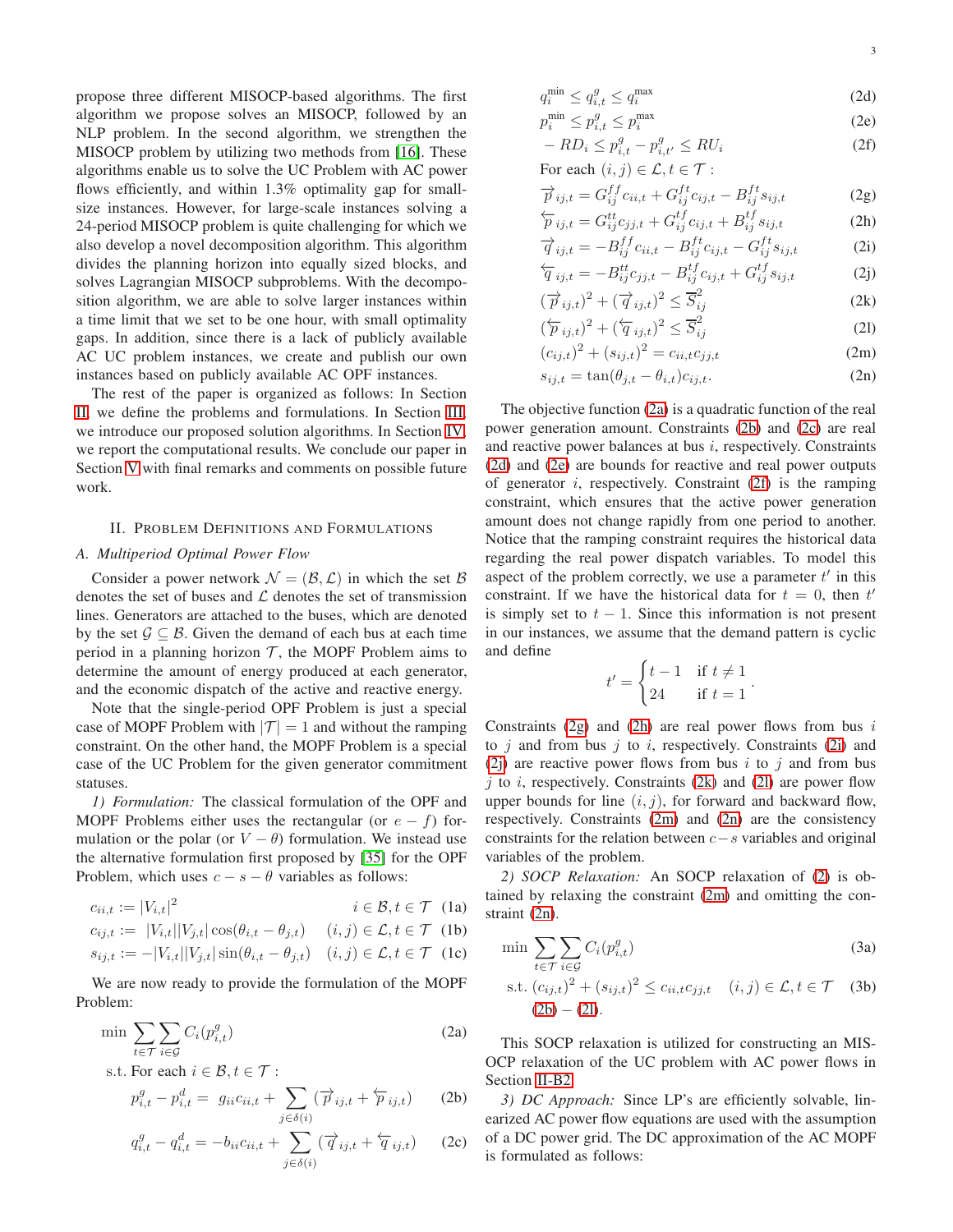$$
\min \sum_{t \in \mathcal{T}} \sum_{i \in \mathcal{G}} C_i(p_{i,t}^g) \tag{4a}
$$

s.t. For each 
$$
i \in \mathcal{B}, t \in \mathcal{T}
$$
:  
\n
$$
p_{i,t}^g - p_{i,t}^d = \sum_{j \in \delta(i)} f_{ij,t}
$$
\n(4b)

For each 
$$
(i, j) \in \mathcal{L}, t \in \mathcal{T}
$$
:

$$
f_{ij,t} = -f_{ji,t} = B_{ij}(\theta_{i,t} - \theta_{j,t})
$$
 (4c)

$$
-S_{ij} \le f_{ij,t} \le S_{ij}
$$
\n
$$
(2e), (2f).
$$
\n(4d)

In this formulation, constraint [\(4b\)](#page-3-2) enforces flow conservation in each bus i. Constraint [\(4c\)](#page-3-3) defines real power across the line  $(i, j)$ . Constraint [\(4d\)](#page-3-4) enforces an upper bound on the power over line  $(i, j)$ . We will make use of this formulation to construct an MILP approximation of the UC problem with AC power flows in Section [II-B3.](#page-3-11)

# *B. Unit Commitment*

The aim of the UC Problem is to determine the commitment schedule of generators over a time horizon given the energy demand of the power system in a way that minimizes system-wide energy generation cost, fixed and startup costs of generators while satisfying the operational requirements. Generally, the commitment schedule is obtained with respect to an approximate DC power flow in the UC level. In our study, we aim to solve the UC Problem while considering the AC power flows, therefore, the problem is challenging.

*1) Formulation:* We present our UC formulation with AC power flows below that utilizes the MOPF formulation from Section [II-A1](#page-2-6) with the addition of commitment, startup and shutdown status variables. Recall that since we do not have the generator commitment history at hand, we assume a cyclic demand pattern. To account for this modeling assumption, we define the following index sets for minimum uptime and downtime constraints:

$$
T_{i,t}^{up} := \{x : x = (t - MinUp_i + j) \mod 24 + 1,
$$
  
\n
$$
j \in \mathbb{Z}_0^+, 0 \le j \le MinUp_i - 1\}, \forall g \in \mathcal{G}, \forall t \in \mathcal{T}
$$
  
\n
$$
T_{i,t}^{dw} := \{x : x = (t - MinDw_i + j) \mod 24 + 1,
$$
  
\n
$$
j \in \mathbb{Z}_0^+, 0 \le j \le MinDw_i - 1\}, \forall g \in \mathcal{G}, \forall t \in \mathcal{T}.
$$

Then, we are able to present the formulation as follows:

$$
\min \sum_{t \in \mathcal{T}} \sum_{i \in \mathcal{G}} (f_{i,t}(u_{i,t}, v_{i,t}, w_{i,t}) + c_{i,t}(p_{i,t}^g)) \tag{5a}
$$

s.t. For each 
$$
i \in \mathcal{G}, t \in \mathcal{T}
$$
:

$$
u_{i,t'} - u_{i,t} = v_{i,t} - w_{i,t} \tag{5b}
$$

$$
v_{i,t} - u_{i,t} \le 0 \tag{5c}
$$

$$
w_{i,t} + u_{i,t} \le 1 \tag{5d}
$$

$$
\sum_{\tau \in T_{i,t}^{up}} v_{i,\tau} \le u_{i,t} \tag{5e}
$$

$$
\sum_{\tau \in T_{i,t}^{dw}} w_{i,\tau} \le 1 - u_{i,t} \tag{5f}
$$

<span id="page-3-8"></span>
$$
p_i^{min} u_{i,t} \le p_{i,t}^g \le p_i^{max} u_{i,t} \tag{5g}
$$

$$
q_i^{min} u_{i,t} \le q_{i,t}^g \le q_i^{max} u_{i,t}
$$
 (5h)

<span id="page-3-9"></span>
$$
u_{i,t}, v_{i,t}, w_{i,t} \in \{0, 1\}
$$
 (5i)

$$
(2b) - (2c), (2f) - (2n).
$$

The first component of the objective function [\(5a\)](#page-3-1) is a linear function of the binary variables: commitment status, startup status and shutdown status of the generators. The second component of the objective function is a function of active power generation of generators, and generally is a quadratic function. Constraints [\(5b\)](#page-3-2), [\(5c\)](#page-3-3) and [\(5d\)](#page-3-4) are logical constraints for the relation between commitment statuses and turn on/off actions of generators. Constraints [\(5e\)](#page-3-5) and [\(5f\)](#page-3-6) enforce minimum uptime and downtime requirements for generator  $i$ , respectively. Constraints [\(5g\)](#page-3-7) and [\(5h\)](#page-3-8) are the limits of real and reactive power outputs of generator  $i$ , considering the commitment status of the generator. Constraints [\(2b\)](#page-3-2)-[\(2c\)](#page-3-3), [\(2f\)](#page-3-6)-[\(2n\)](#page-2-5) account for the AC power flow equations.

<span id="page-3-10"></span>*2) MISOCP Relaxation:* The MISOCP relaxation of Problem [\(5\)](#page-3-5) can be obtained by relaxing the constraint [\(2m\)](#page-2-4) and omitting the constraint [\(2n\)](#page-2-5) as previously done in Section [II-A2.](#page-2-7)

<span id="page-3-6"></span>
$$
\min \sum_{t \in \mathcal{T}} \sum_{i \in \mathcal{G}} (f_{i,t}(u_{i,t}, v_{i,t}, w_{i,t}) + c_{i,t}(p_{i,t}^g))
$$
\n(6)

\ns.t. (5b) – (5i)

\n(2b) – (2c), (2f) – (2l), (3b).

This MISOCP relaxation is heavily used in the solution algorithms that we propose in Section [III.](#page-3-0)

<span id="page-3-11"></span><span id="page-3-7"></span>*3) DC Approximation:* The formulation for the DC approximation of the UC Problem is given as follows:

$$
\min \sum_{t \in \mathcal{T}} \sum_{i \in \mathcal{G}} (f_{i,t}(u_{i,t}, v_{i,t}, w_{i,t}) + c_{i,t}(p_{i,t}^g)) \tag{7}
$$
  
s.t. (5b) – (5g), (5i)  
(4b) – (4d).

## III. PROPOSED SOLUTION ALGORITHMS

<span id="page-3-0"></span>We propose three MISOCP-based algorithms for solving the UC Problem with AC power flow equations: i) base, ii) enhanced and iii) decomposition-based. Base and enhanced algorithms rely on solving the MISOCP relaxations of the UC Problem, and then solving an MOPF Problem to find feasible solutions. The decomposition algorithm is proposed for solving large instances and relies on using Lagrangian decomposition to solve the time-decomposed MISOCP relaxations of the UC Problem.

## <span id="page-3-4"></span><span id="page-3-3"></span><span id="page-3-2"></span><span id="page-3-1"></span>*A. Base Algorithm*

<span id="page-3-5"></span>The base algorithm depends on the observation that if the generator commitment schedules are at hand, then the UC Problem reduces to an instance of the MOPF problem. We utilize this fact and solve an MISOCP relaxation to find a candidate commitment schedule and a lower bound for the UC Problem with AC power follows. Then, we solve an MOPF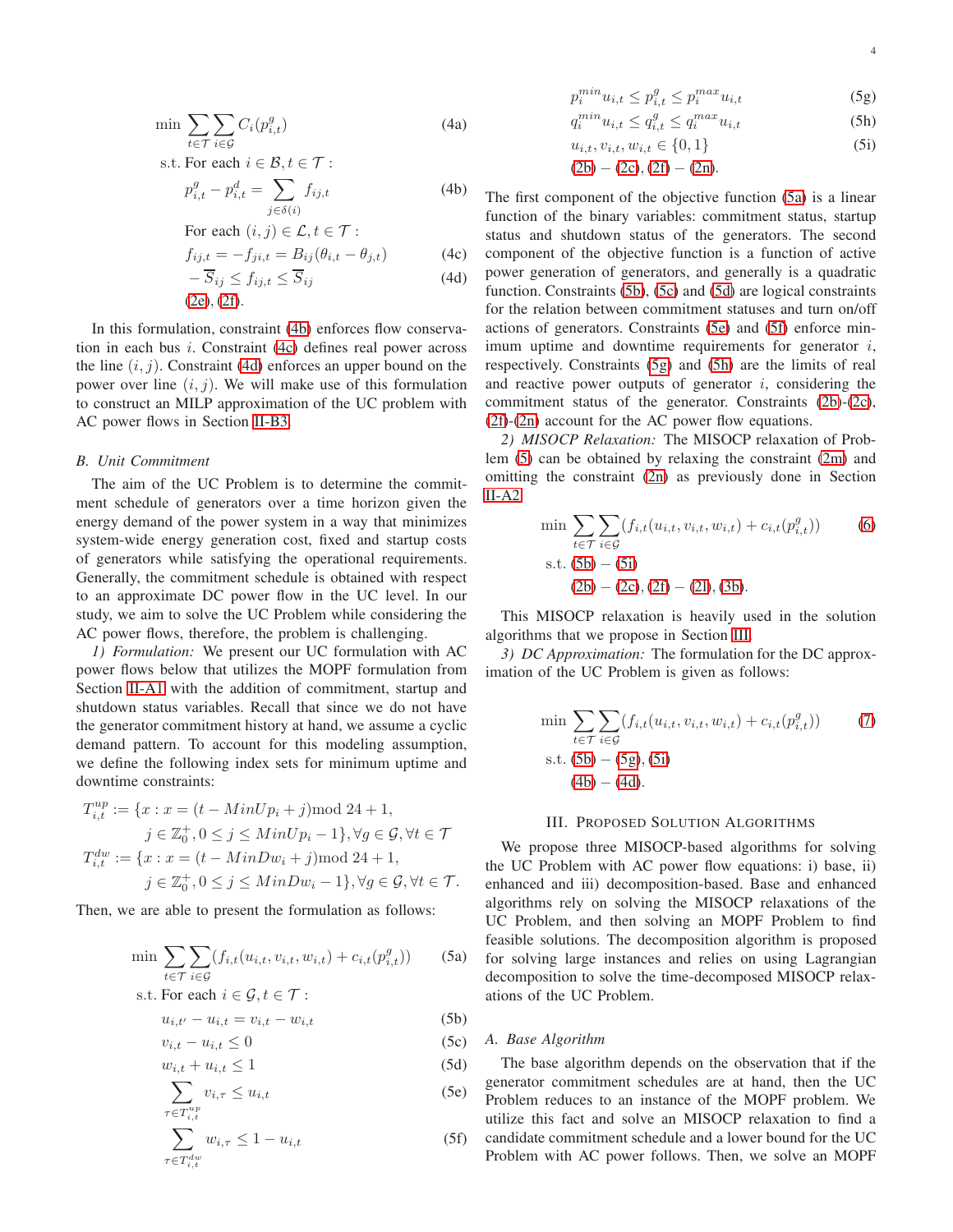<span id="page-4-1"></span>Problem with the given commitment status to come up with a feasible solution to the UC Problem. The outline of our approach is given in Algorithm [1.](#page-4-1)

| Algorithm 1: Base Algorithm |  |  |
|-----------------------------|--|--|
|                             |  |  |

- Result: Lower and upper bounds for UC problem with AC power flows
- 1. Solve the MISOCP relaxation [\(6\)](#page-3-6) of Problem [\(5\)](#page-3-5).
- 2. Obtain a candidate commitment schedule.
- 3. Solve Problem [\(2\)](#page-3-2) with the commitment schedule obtained in the previous step.
- 4. Calculate the optimality gap.

# *B. Enhanced Algorithm*

In order to improve the lower bound obtained from Algorithm [1,](#page-4-1) we use two different methods taken from [\[16\]](#page-8-14), which are arctangent envelopes and SDP cut separation. The first method utilizes an outer-approximation of the feasible region of the arctangent constraint by adding linear inequalities. The second method solves an SDP separation problem over some cycles of the network given a solution to the MISOCP relaxation, which is solved by MOSEK [\[36\]](#page-8-32). From the separation problem, we obtain linear inequalities and add them as a cutting plane to the model. We present the details of this approach in Algorithm [2.](#page-4-2)

<span id="page-4-2"></span>

| Algorithm 2: Enhanced Algorithm |  |  |  |
|---------------------------------|--|--|--|
|---------------------------------|--|--|--|

| <b>Result:</b> Lower and upper bounds for UC problem with |
|-----------------------------------------------------------|
| AC power flows                                            |
| 1. Compute a cycle basis.                                 |
|                                                           |

- 2. For each edge, add the arctangent constraints.
- 3. Solve the continuous relaxation of MISOCP [\(6\)](#page-3-6).
- 4. For  $i = 1$  to 5:

1. Solve the separation problem for each cycle in the cycle basis in parallel.

2. Add the cuts obtained from the separation problem and resolve the continuous relaxation of MISOCP [\(6\)](#page-3-6).

- 5. Solve the MISOCP problem [\(6\)](#page-3-6) with the cuts obtained.
- 6. Obtain a candidate commitment schedule.

7. Solve Problem [\(2\)](#page-3-2) with the commitment schedule obtained in the previous step.

8. Calculate the optimality gap.

# *C. Decomposition Algorithm*

We develop a decomposition algorithm since solving the MISOCP problem becomes computationally expensive for large-scale instances. In order to obtain lower bounds faster, we propose dividing the planning horizon into blocks, which are solved separately. For the constraints that include time indices belonging to different blocks (subproblems), we utilize the Lagrangian decomposition method. For deciding on the Lagrangian multipliers, we first solve the continuous relaxation

of the MISOCP problem [\(6\)](#page-3-6) and retrieve the optimal dual values of these constraints. We set these dual values of the constraints as the corresponding Lagrangian multipliers and solve the subproblems for each block. In order to ensure that solution of each subproblem outputs a feasible commitment schedule, we solve an intermediate problem, which we call the restricted MISOCP. In this restricted MISOCP, we fix a generator to be turned on/off in the whole planning horizon, if a generator is turned on/off in each of the 24 time periods. Then, for the generators that are turned on for some periods but that are off for some periods, we fix their turned on periods. The solution to this MISOCP becomes our candidate commitment schedule and we solve the MOPF Problem accordingly. We also apply the subgradient algorithm to update the Lagrangian multipliers and try to improve the lower bound.

Before presenting the formulation, we define the following parameters for each generator  $i \in \mathcal{G}$ , time index  $t \in \mathcal{T}$  and block b:

$$
t'' = \begin{cases} t+1, & \text{if } t \neq 24 \\ 1, & \text{if } t = 24 \end{cases}
$$
  
\n
$$
\frac{t_b}{t_b} := \min(\mathcal{T}_b)
$$
  
\n
$$
T_{i,t}^{intu} := T_{i,t}^{up} \cap (\mathcal{T} \setminus \mathcal{T}_b)
$$
  
\n
$$
T_{i,t}^{intd} := T_{i,t}^{dv} \cap (\mathcal{T} \setminus \mathcal{T}_b).
$$
  
\n
$$
T_{i,r1} := \{t : T_{i,t}^{up} \cap \mathcal{T}_b \neq \emptyset, T_{i,t}^{up} \nsubseteq \mathcal{T}_b\}
$$
  
\n
$$
T_{i,r2} := \{t : T_{i,t}^{intu} \neq \emptyset\}
$$
  
\n
$$
T_{i,r3} := \{t : T_{i,t}^{du} \cap \mathcal{T}_b \neq \emptyset, T_{i,t}^{dw} \nsubseteq \mathcal{T}_b\}
$$
  
\n
$$
T_{i,r4} := \{t : T_{i,t}^{ind} \neq \emptyset\}.
$$

<span id="page-4-3"></span>In order to formulate the Lagrangian subproblems, we utilize the MISOCP relaxation [\(6\)](#page-3-6) and obtain the subproblems for each block b as follows:

<span id="page-4-0"></span>
$$
\min \sum_{t \in \mathcal{T}_b} \sum_{i \in \mathcal{G}} (f_{i,t}(u_{i,t}, v_{i,t}, w_{i,t}) + c_{i,t}(p_{i,t}^g))
$$
\n
$$
+ \sum_{i \in \mathcal{G}} \lambda_{i,\underline{t_b}}^{\underline{r}u} (p_{i,\underline{t_b}}^g - RU_i) + \sum_{i \in \mathcal{G}} \lambda_{i,\underline{t_b}}^{\underline{r}u} (p_{i,\underline{t_b}}^g)
$$
\n
$$
+ \sum_{i \in \mathcal{G}} \lambda_{i,\underline{t_b}}^{\underline{r}d} (p_{i,\underline{t_b}}^g + RD_i) + \sum_{i \in \mathcal{G}} \lambda_{i,\underline{t_b}}^{\underline{r}d} (p_{i,\underline{t_b}}^g)
$$
\n
$$
+ \sum_{i \in \mathcal{G}} \lambda_{i,\underline{t_b}}^{\underline{t_d}} (u_{i,\underline{t_b}} + v_{i,\underline{t_b}} - w_{\underline{t_b}}) + \sum_{i \in \mathcal{G}} \lambda_{i,\overline{t_b}}^{\underline{t_d}} (u_{\overline{t_b}})
$$
\n
$$
+ \sum_{t \in \mathcal{T}_{i}, \tau_1} \sum_{i \in \mathcal{G}} \lambda_{i,t}^{\underline{u_p}} (\sum_{k \in \mathcal{T}_{i,t}^{int}} (v_{i,k}) - u_{i,t})
$$
\n
$$
+ \sum_{t \in \mathcal{T}_{i}, \tau_2} \sum_{i \in \mathcal{G}} \lambda_{i,t}^{\underline{u_p}} (\sum_{k \in \mathcal{T}_{i,t}^{int}} (v_{i,k}))
$$
\n
$$
+ \sum_{t \in \mathcal{T}_{i}, \tau_3} \sum_{i \in \mathcal{G}} \lambda_{i,t}^{\underline{d}} (\sum_{k \in \mathcal{T}_{i,t}^{int}} (w_{i,k}) + u_{i,t} - 1)
$$
\n
$$
+ \sum_{t \in \mathcal{T}_{i}, \tau_4} \sum_{i \in \mathcal{G}} \lambda_{i,t}^{\underline{u_p}} (\sum_{k \in \mathcal{T}_{i,t}^{int}} (w_{i,k}))
$$
\ns.t. 
$$
\sum_{\tau \in \mathcal{T}_{i,t}^{u_p}} v_{i,\tau} \le u_{i,t} \qquad i \in \mathcal{G}, t \in \mathcal{T}_b :
$$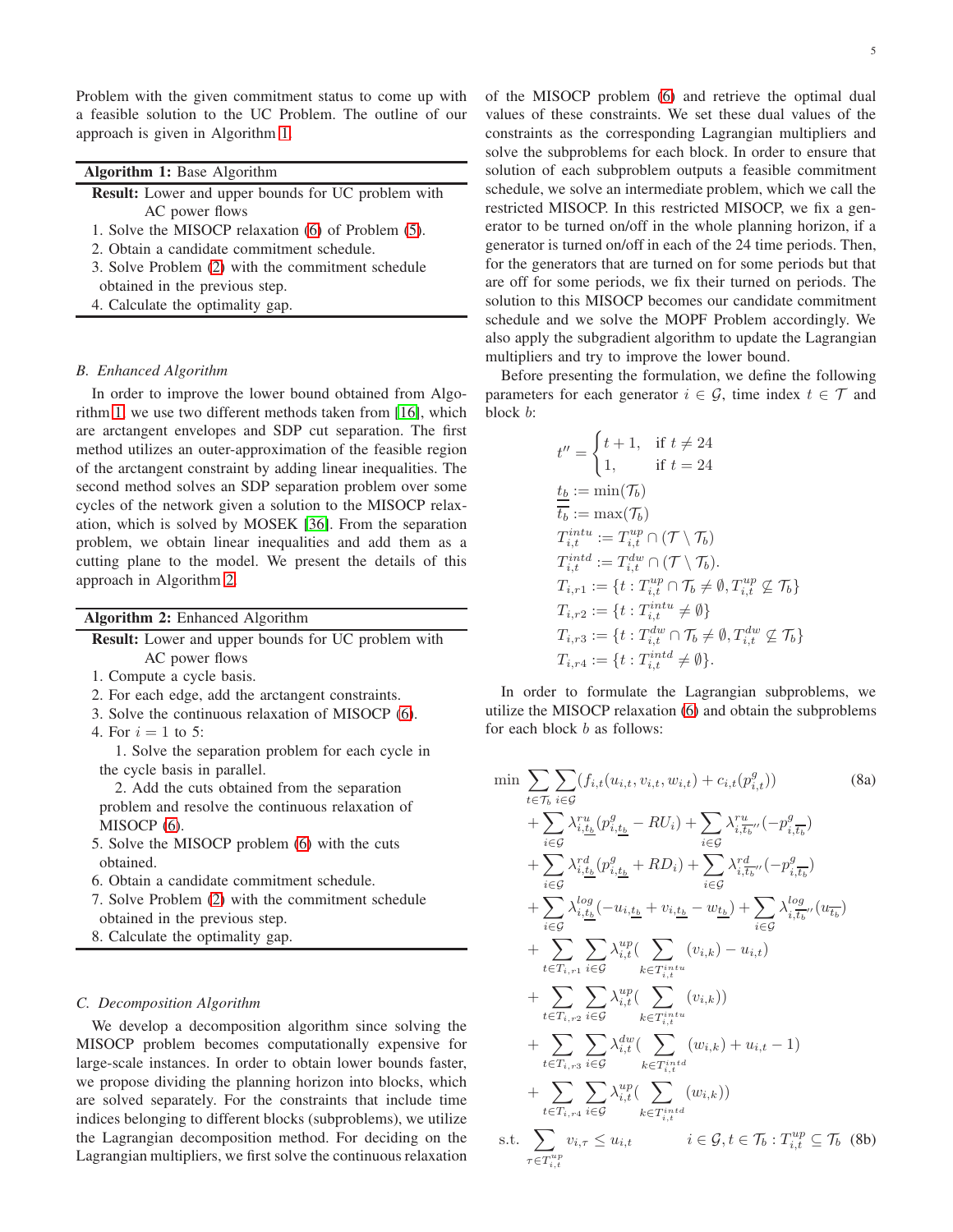$$
\sum_{\tau \in T_{i,t}^{dw}} w_{i,\tau} \le 1 - u_{i,t} \quad i \in \mathcal{G}, t \in \mathcal{T}_b : T_{i,t}^{dw} \subseteq \mathcal{T}_b \quad (8c)
$$

$$
u_{i,T_t} - u_{i,t} + v_{i,t} - w_{i,t} = 0 \quad i \in \mathcal{G}, t \in \mathcal{T}_b \setminus \{\underline{t_b}\} \tag{8d}
$$

$$
- RD_i \le p_{i,t}^g - p_{i,T_t}^g \qquad i \in \mathcal{G}, t \in \mathcal{T}_b \setminus \{ \underline{t_b} \} \quad \text{(8e)}
$$

$$
p_{i,t}^g - p_{i,T_t}^g \le RU_i \qquad \qquad i \in \mathcal{G}, t \in \mathcal{T}_b \setminus \{\underline{t_b}\} \quad (8f)
$$

 $(5g) - (5i), (2b) - (2c), (2f) - (2l), (3b).$  $(5g) - (5i), (2b) - (2c), (2f) - (2l), (3b).$  $(5g) - (5i), (2b) - (2c), (2f) - (2l), (3b).$  $(5g) - (5i), (2b) - (2c), (2f) - (2l), (3b).$  $(5g) - (5i), (2b) - (2c), (2f) - (2l), (3b).$  $(5g) - (5i), (2b) - (2c), (2f) - (2l), (3b).$  $(5g) - (5i), (2b) - (2c), (2f) - (2l), (3b).$  $(5g) - (5i), (2b) - (2c), (2f) - (2l), (3b).$  $(5g) - (5i), (2b) - (2c), (2f) - (2l), (3b).$  $(5g) - (5i), (2b) - (2c), (2f) - (2l), (3b).$  $(5g) - (5i), (2b) - (2c), (2f) - (2l), (3b).$  $(5g) - (5i), (2b) - (2c), (2f) - (2l), (3b).$  $(5g) - (5i), (2b) - (2c), (2f) - (2l), (3b).$  $(5g) - (5i), (2b) - (2c), (2f) - (2l), (3b).$ 

Our decomposition method is outlined in Algorithm [3.](#page-5-5)

#### Algorithm 3: Decomposition Algorithm

| <b>Result:</b> Lower and upper bounds for UC with AC |
|------------------------------------------------------|
| power flows                                          |

1. Compute a cycle basis.

- 2. For each edge, add the arctangent constraints.
- 3. Solve the continuous relaxation of the MISOCP [\(6\)](#page-3-6). 4. For  $i = 1$  to 5:

1. Solve the separation problem for each cycle in the cycle basis in parallel.

2. Add the cuts obtained from the separation problem and resolve the continuous relaxation of MISOCP [\(6\)](#page-3-6).

- 5. Obtain the Lagrangian multipliers from the previous step.
- 6. For  $i = 1$  to 5

1. For each block  $b$ , solve the Lagrangian Relaxation Problem [\(8\)](#page-4-3).

2. Obtain the commitment decisions for the original time horizon, solve the restricted MISOCP.

3. Solve Problem [\(2\)](#page-3-2) in order to find a feasible solution to the UC with AC power flows problem.

4. Update the Lagrangian Multiplier values with the subgradient algorithm.

7. Take the best lower bound and the best feasible solution as the upper bound from the previous step. 8. Calculate the optimality gap.

# IV. COMPUTATIONAL RESULTS

# <span id="page-5-4"></span>*A. Instance Creation*

We face some difficulties in finding realistic problem instances for the UC Problem with AC power flows. Therefore, we decide to create our own problem instances based on NESTA AC OPF instances [\[37\]](#page-8-33). To be able to convert the AC OPF instance to an AC UC instance, we need the following parameters for each generator  $i \in \mathcal{G}$ : ramp-up/down rate, minimum up/down time, startup cost and fixed cost. Also, for each bus  $i \in \mathcal{B}$ , we need the demand for 24 periods. Due to lack of generator history, we assumed that the demand is cyclic. The details of the creation procedure are provided in Appendix [A.](#page-7-0) Instances created according to this procedure can be found at the following website: [https://sites.google.com/site/burakkocuk/research.](https://sites.google.com/site/burakkocuk/research)

### *B. Computational Setting*

The experiments are carried out on a desktop workstation with 3.7 GHz processor and 32 GB of RAM. Lower bounds are

<span id="page-5-5"></span><span id="page-5-3"></span><span id="page-5-2"></span><span id="page-5-1"></span><span id="page-5-0"></span>obtained by solving MISOCP, utilizing Gurobi [\[38\]](#page-8-34). Feasible solutions are obtained by IPOPT [\[39\]](#page-8-35), a local solver, which provides upper bounds. We solve three types of instances which we denote by TYP, API and SAD and they refer to typical, congested and small angle difference condition instances, respectively. DC, MISOCP and MISOCP++ refer to the DC approach, base algorithm and enhanced algorithm, respectively. LBT and UBT refer to the time to find lower bound and upper bound, respectively. LB and UB refers to the lower bound and upper bound, respectively. 'local inf' denotes that IPOPT converged to a locally infeasible point. We calculate %Gap according to the following formula:  $\frac{UB - LB}{UB} \times 100$ . We set the relative optimality tolerance of Gurobi as 0.1% unless otherwise stated.

## *C. DC vs MISOCP Based Methods*

We first run some preliminary experiments to compare the DC and MISOCP based methods. The computational results presented in Table [I](#page-5-6) show that the DC approach generally finds a solution in a shorter time than the MISOCP based methods (with some abuse of terminology, we report the computational time of solving the DC based method under the LBT column). However, the solution of Problem [\(4\)](#page-3-4) might not be feasible, it may not lead to an AC-feasible generator commitment schedule or it may lead to a suboptimal AC-feasible generator commitment schedule as the results obtained from the reported three instances respectively show. Therefore, we only focus on the MISOCP based solution methods in the remainder of the paper since they are consistently more successful.

TABLE I DC VS. MISOCP

<span id="page-5-6"></span>

| Case         | Method   | LBT<br>(S) | UBT(s) | UB      | %Gap |
|--------------|----------|------------|--------|---------|------|
| case9-SAD    | DC.      | infeas.    |        |         |      |
| case9-SAD    | MISOCP   | 0.16       | 0.77   | 1582.36 | 0.52 |
| case9-SAD    | MISOCP++ | 2.24       | 0.76   | 1582.36 | 0.03 |
| case14-TYP   | DC.      | 0.01       |        | infeas. |      |
| case14-TYP   | MISOCP   | 1.57       | 1.67   | 227.14  | 0.10 |
| case14-TYP   | MISOCP++ | 8.93       | 1.24   | 227.13  | 0.01 |
| case57-SAD   | DC.      | 0.11       | 6.39   | 642.30  |      |
| $case57-SAD$ | MISOCP   | 7.08       | 6.21   | 545.44  | 0.67 |
| case57-SAD   | MISOCP++ | 33.88      | 6.43   | 545.44  | 0.19 |

# *D. Computational Results for the Base and Enhanced Algorithms*

In Table [II,](#page-6-1) we present the computational results for the base and the enhanced algorithm.

The MISOCP method fails to produce a feasible commitment schedule in one of the congested instances and two of the small angle difference instances, whereas MISOCP++ method is able to provide a feasible commitment schedule for each instance. Out of the instances that a feasible commitment schedule is obtained, MISOCP method and MISOCP++ method have 0.43% and 0.13% optimality gap in average, respectively. For TYP instances, the MISOCP++ outperforms MISOCP, by reducing average optimality gap from 0.29% to 0.03%. For API instances, the MISOCP method is able to solve seven out of eight instances with the average optimality gap of 0.47%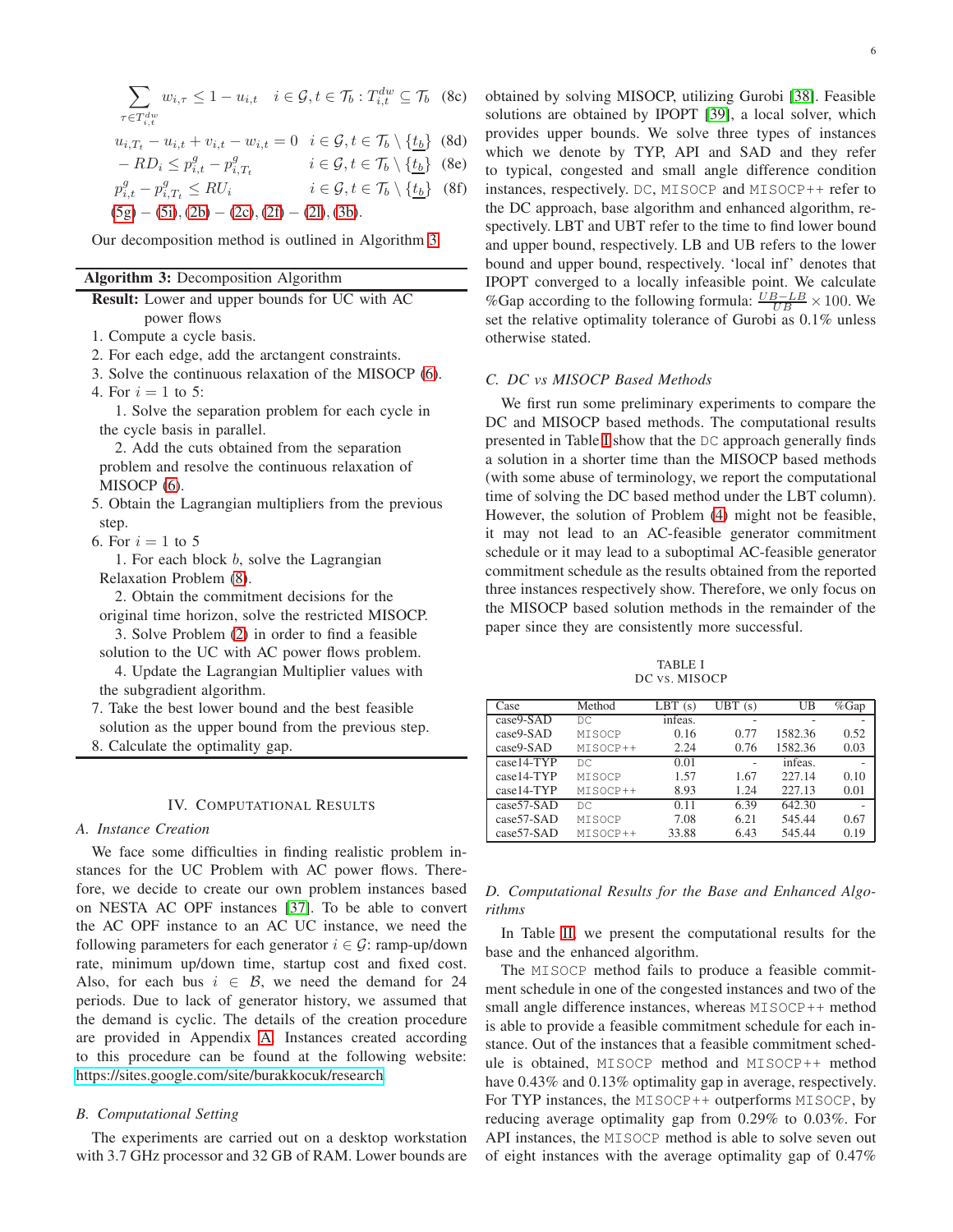<span id="page-6-1"></span>

|                    |            |                      | MISOCP               |                 |                | MISOCP++             |                     |           |                     |
|--------------------|------------|----------------------|----------------------|-----------------|----------------|----------------------|---------------------|-----------|---------------------|
| instance           | Type       | $\overline{LBT}$ (s) | $\overline{UBT}$ (s) | $\overline{UB}$ | $\sqrt{\%Gap}$ | $\overline{LBT}$ (s) | $\overline{UBT}(s)$ | UB        | $\overline{\%}$ Gap |
| 6ww                | <b>TYP</b> | 0.17                 | 0.74                 | 4417.38         | 0.02           | 5.02                 | 0.73                | 4417.38   | 0.00                |
| 9wscc              | <b>TYP</b> | 0.16                 | 0.74                 | 1563.87         | 0.00           | 2.23                 | 0.68                | 1563.87   | 0.00                |
| 14ieee             | TYP        | 1.57                 | 1.67                 | 227.14          | 0.10           | 8.93                 | 1.24                | 227.13    | 0.01                |
| 24ieeerts          | TYP        | 0.96                 | 3.56                 | 155161.46       | 0.00           | 14.24                | 3.51                | 155161.46 | 0.00                |
| 30as               | TYP        | 0.84                 | 2.32                 | 1832.06         | 0.00           | 13.81                | 2.30                | 1832.06   | 0.00                |
| 30ieee             | TYP        | 6.87                 | 3.14                 | 235.46          | 2.14           | 20.66                | 2.92                | 235.45    | 0.02                |
| 39epri             | TYP        | 39.82                | 4.57                 | 28336.21        | 0.03           | 73.21                | 4.55                | 28336.21  | 0.12                |
| 57ieee             | TYP        | 14.45                | 5.84                 | 542.08          | 0.08           | 39.59                | 5.95                | 542.08    | 0.06                |
| 6ww                | API        | 0.20                 | 0.89                 | 421.97          | 0.21           | 5.24                 | 0.84                | 421.97    | 0.05                |
| 9wscc              | API        | 0.17                 | 0.83                 | 434.30          | 0.08           | 2.17                 | 0.80                | 434.30    | 0.00                |
| 14ieee             | API        | 2.12                 | 1.53                 | 214.07          | 0.13           | 8.45                 | 1.36                | 214.06    | 0.02                |
| 24ieeerts          | API        | 0.93                 | 3.57                 | 11335.96        | 1.23           | 15.07                | 3.55                | 11335.96  | 0.74                |
| 30as               | API        | 0.90                 | 2.34                 | 795.26          | 0.31           | 15.73                | 2.37                | 795.26    | 0.18                |
| 30ieee             | API        | 6.58                 | 4.79                 | local inf       | N/A            | 31.36                | 3.37                | 273.31    | 0.00                |
| 39epri             | API        | 18.63                | 4.73                 | 2211.70         | 1.34           | 49.16                | 4.73                | 2211.70   | 1.30                |
| 57ieee             | API        | 17.35                | 10.92                | 632.30          | 0.05           | 49.77                | 11.04               | 632.30    | 0.02                |
| 6ww                | <b>SAD</b> | 0.16                 | 0.67                 | 4417.40         | 0.02           | 5.07                 | 0.72                | 4417.40   | 0.00                |
| 9wscc              | SAD        | 0.16                 | 0.77                 | 1582.36         | 0.52           | 2.24                 | 0.76                | 1582.36   | 0.03                |
| 14ieee             | SAD        | 1.08                 | 1.51                 | local inf       | N/A            | 8.48                 | 1.48                | 227.13    | 0.01                |
| 24ieeerts          | SAD        | 3.02                 | 4.84                 | 157448.37       | 0.71           | 18.56                | 4.80                | 157448.37 | 0.25                |
| 30as               | SAD        | 0.77                 | 2.60                 | 1843.64         | 0.48           | 16.68                | 2.56                | 1843.64   | 0.02                |
| 30ieee             | SAD        | 5.20                 | 2.91                 | 235.44          | 1.02           | 20.59                | 3.11                | 235.44    | 0.01                |
| 39epri             | SAD        | 36.50                | 5.89                 | local inf       | N/A            | 68.63                | 3.38                | 29687.04  | 0.13                |
| 57 <sub>ieee</sub> | SAD        | 7.08                 | 6.21                 | 545.44          | 0.67           | 33.88                | 6.43                | 545.44    | 0.19                |

TABLE II RESULTS FOR MISOCP AND MISOCP++

whereas the MISOCP++ method yields a feasible solution to all eight instances with average optimality gap of 0.29%. Especially for the SAD instances, six out of eight instances could be solved with MISOCP with an average optimality gap of 0.57%, whereas MISOCP++ method yields feasible solutions to all eight instances with an average optimality gap of 0.08%.

The average time to obtain a lower bound for the problem using MISOCP and MISOCP++ are 6.9 and 22 seconds, respectively. An increase in the time to obtain a lower bound is expected since we are solving SDP separation problems in addition to the SOCP relaxations in the latter method. However, the additional computational effort is justified since we obtain stronger lower bounds and, hence, smaller optimality gaps.

We also experiment with different cost combinations than reported in the paper and obtain similarly successful results [\[40\]](#page-8-36).

We see that all the problem instances were solved to a less than 1.3% optimality gap and within a reasonable timespan, considering the challenging nature of the problem. However, for larger instances, finding a lower bound is time consuming. Therefore, we came up with a decomposition method in order to solve larger instances.

#### *E. Decomposition Method*

In Table [III,](#page-7-1) we present the computational results for the decomposition algorithm. Lagrangian subproblems are solved to 1% optimality tolerances. We note that we terminate the subgradient iterations once a feasible solution of the UC Problem with 1% proven optimality gap is obtained.

The decomposition method yields promising results for larger instances. For the instances 57ieee, 89peg and 500goc, we are able to find feasible solutions with less than  $1\%$ optimality gap (except for case 89peg-API, in which the optimality gap is more than 5%).

For the 118-bus instances, which are the most challenging instances we consider, our decomposition method manages to output a feasible solution. For these instances, the base and enhanced algorithms fail to produce a feasible solution with the commitment schedule we obtain within an hour. For the case 118ieee-TYP, the subgradient iterations lead to an improved feasible solution and reduced the optimality gap from 17.50% to 9.94%. For the case 118ieee-SAD, we have a relatively large optimality gap, due to the operating conditions and density of the network. We would like to note that such larger optimality gaps are not rare in the OPF literature [\[41\]](#page-8-37).

In general, when we divide the planning horizon into four blocks, we achieve better optimality gaps compared to dividing the planning horizon into six blocks, with the burden of spending more time to achieve a feasible solution. In addition, applying the decomposition method to the 57-bus instances results in solving the problem in less time, while achieving similarly successful objective values compared to the MISOCP++ method.

Finally, we note that we face numerical difficulties for the 118ieee-API instance and are not able to obtain a feasible solution. Also, for 89peg instances, we only add arctangent envelopes but not SDP inequalities, due to numerical difficulties.

## V. CONCLUSION

<span id="page-6-0"></span>In this paper, we studied the UC Problem with AC power flow equations. We developed three solution methods that utilize the MISOCP relaxation of this challenging problem. Since there was a lack of publicly available problem instances,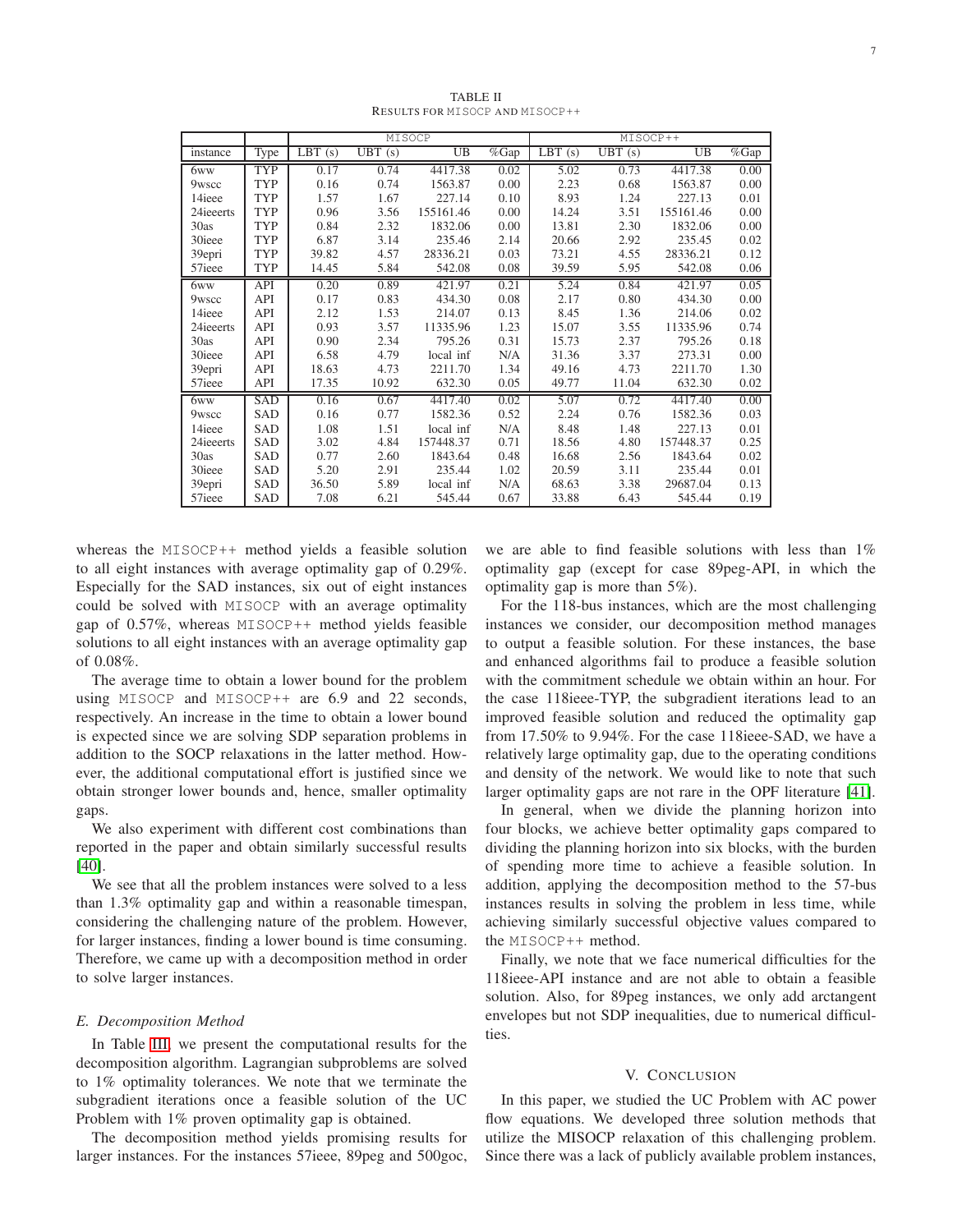<span id="page-7-1"></span>

| Cases     | Type       | $\boldsymbol{b}$ | $\overline{L}BT(s)$ | $\overline{UBT}(s)$ | LB        | UB                                             | %Gap  | Total Time (s)                                  | LB       | UB       | %Gap  |
|-----------|------------|------------------|---------------------|---------------------|-----------|------------------------------------------------|-------|-------------------------------------------------|----------|----------|-------|
|           |            |                  |                     |                     |           | After 1 iteration of the subgradient algorithm |       | After 5 iterations of the subgradient algorithm |          |          |       |
|           | <b>TYP</b> | 4                | 36.12               | 7.39                | 541.94    | 542.08                                         | 0.03  |                                                 |          |          |       |
| 57ieee    |            | 6                | 33.92               | 7.38                | 541.94    | 542.08                                         | 0.03  |                                                 |          |          |       |
| 89peg     | <b>TYP</b> | 4                | 21.74               | 98.17               | 2343.29   | 2344.56                                        | 0.05  |                                                 |          |          |       |
|           |            | 6                | 24.12               | 102.41              | 2343.29   | 2344.56                                        | 0.05  |                                                 |          |          |       |
| 118ieee   | TYP        | 4                | 1351.24             | 24.13               | 1550.08   | 1878.93                                        | 17.50 | 4958.19                                         | 1551.65  | 1722.95  | 9.94  |
|           |            | 6                | 542.61              | 34.41               | 1558.35   | 2232.58                                        | 30.20 | 2057.51                                         | 1558.35  | 1961.92  | 20.57 |
| $500$ goc | TYP        | 4                | 744.13              | 384.71              | 626725.03 | 626791.30                                      | 0.01  |                                                 |          |          |       |
|           |            | 6                | 717.93              | 387.07              | 626501.81 | 626791.30                                      | 0.05  |                                                 |          |          |       |
| 57ieee    | API        | 4                | 35.17               | 5.30                | 631.61    | 632.61                                         | 0.16  |                                                 |          |          |       |
|           |            | 6                | 33.43               | 5.18                | 631.98    | 632.61                                         | 0.10  |                                                 |          |          |       |
|           | API        | $\overline{4}$   | 117.13              | 325.12              | 49896.65  | 52984.97                                       | 5.83  | 2075.29                                         | 49931.52 | 52984.97 | 5.76  |
| 89peg     |            | 6                | 35.70               | 231.44              | 49100.91  | 54954.02                                       | 10.65 | 1309.04                                         | 49465.83 | 54954.02 | 9.99  |
| $500$ goc | API        | 4                | 548.13              | 154.03              | 663900.96 | 664777.50                                      | 0.13  |                                                 |          |          |       |
|           |            | 6                | 547.41              | 153.83              | 663902.33 | 664777.50                                      | 0.13  |                                                 |          |          |       |
| 57ieee    | <b>SAD</b> | 4                | 29.44               | 5.30                | 543.85    | 545.64                                         | 0.33  |                                                 |          |          |       |
|           |            | 6                | 26.61               | 5.43                | 543.88    | 545.64                                         | 0.32  |                                                 |          |          |       |
| 89peg     | SAD        | 4                | 22.50               | 87.12               | 53567.31  | 53584.94                                       | 0.03  |                                                 |          |          |       |
|           |            | 6                | 21.84               | 84.71               | 53567.31  | 53584.94                                       | 0.03  |                                                 |          |          |       |
| 118ieee   | SAD        | $\overline{4}$   | 621.12              | 36.75               | 1786.13   | 2292.07                                        | 22.07 | 3737.20                                         | 1786.13  | 2292.07  | 22.07 |
|           |            | 6                | 346.83              | 20.14               | 1738.59   | 2420.72                                        | 28.18 | 1613.36                                         | 1743.32  | 2341.15  | 25.54 |
| $500$ goc | SAD        | 4                | 569.36              | 833.71              | 626560.53 | 627438.64                                      | 0.14  |                                                 |          |          |       |
|           |            | 6                | 601.32              | 794.42              | 626549.95 | 627438.64                                      | 0.14  |                                                 |          |          |       |

TABLE III RESULTS FOR THE DECOMPOSITION ALGORITHM

we constructed realistic UC Problem instances with AC power flows based on publicly available AC OPF instances. We empirically showed that the classical DC-based approach might yield unfavorable generator commitment schedules whereas our MISOCP-based solution approaches consistently provided provably high-quality feasible solutions over these instances. In particular, we were able to provide a feasible solution within 1.3% optimality gap over instances with up to 57 bus and 24-hour planning horizon in at most two minutes of computational time. To solve even larger instances, we developed a decomposition method based on the Lagrangian relaxation approach. The decomposition method enabled us to solve instances with up to 500 buses.

Future work may include strengthening the decomposition method and solving instances with more than 500 buses. For such larger scale instances, we anticipate that both temporal and spatial decompositions are needed.

# <span id="page-7-0"></span>APPENDIX A INSTANCE CREATION DETAILS

For each bus, we utilize the real demand profiles taken from [\[42\]](#page-8-38), [\[43\]](#page-8-39) and [\[33\]](#page-8-29) and randomly assign these profiles. We assume that peak demand of the demand profile is equal to the demand of the AC OPF instance and normalize the demand accordingly. For the reactive demand, we utilize the reactive demand from [\[33\]](#page-8-29). The demand profiles are given in the Table [IV.](#page-7-2)

For the determination of UC-specific parameters for each generator, we randomly assign each generator a type, and then calculate the parameters based on their types. The calculation of the parameters are described as follows: For each generator  $i \in \mathcal{G}$ , we assign three types, Type 1, 2 and 3.

If generator *i* is of Type 1, then  $RU_i = RD_i =$  $\max\{p_i^{min}, \frac{p_i^{max}}{2}\},$   $MinUp_i = MinDw_i = 2,$ 

<span id="page-7-2"></span>TABLE IV DEMAND PROFILES FOR CREATION OF THE PROBLEM INSTANCES

| <b>Time</b>      | Real      | Real      | Real      | <b>Max Real</b> | <b>Reactive</b> |
|------------------|-----------|-----------|-----------|-----------------|-----------------|
| period           | Profile 1 | Profile 2 | Profile 3 | Profile         | <b>Profile</b>  |
| 1                | 0.68      | 0.57      | 0.67      | 0.68            | 0.68            |
| $\boldsymbol{2}$ | 0.64      | 0.64      | 0.63      | 0.64            | 0.65            |
| 3                | 0.61      | 0.68      | 0.60      | 0.68            | 0.62            |
| 4                | 0.60      | 0.71      | 0.59      | 0.71            | 0.60            |
| 5                | 0.60      | 0.75      | 0.59      | 0.75            | 0.61            |
| 6                | 0.62      | 0.78      | 0.60      | 0.78            | 0.63            |
| $\overline{7}$   | 0.67      | 0.82      | 0.74      | 0.82            | 0.68            |
| 8                | 0.74      | 0.85      | 0.86      | 0.86            | 0.69            |
| 9                | 0.80      | 0.88      | 0.95      | 0.95            | 0.73            |
| 10               | 0.84      | 0.92      | 0.96      | 0.96            | 0.81            |
| 11               | 0.89      | 0.97      | 0.96      | 0.97            | 0.89            |
| 12               | 0.92      | 1.00      | 0.95      | 1.00            | 0.92            |
| 13               | 0.94      | 0.92      | 0.95      | 0.95            | 0.95            |
| 14               | 0.95      | 0.88      | 0.95      | 0.95            | 0.95            |
| 15               | 0.97      | 0.85      | 0.93      | 0.97            | 0.97            |
| 16               | 0.99      | 0.78      | 0.94      | 0.99            | 1.00            |
| 17               | 1.00      | 0.71      | 0.99      | 1.00            | 1.00            |
| 18               | 0.96      | 0.78      | 1.00      | 1.00            | 0.96            |
| 19               | 0.96      | 0.85      | 1.00      | 1.00            | 0.96            |
| 20               | 0.92      | 0.92      | 0.96      | 0.96            | 0.93            |
| 21               | 0.92      | 0.85      | 0.91      | 0.92            | 0.93            |
| 22               | 0.88      | 0.78      | 0.83      | 0.88            | 0.91            |
| 23               | 0.78      | 0.71      | 0.73      | 0.78            | 0.77            |
| 24               | 0.76      | 0.64      | 0.63      | 0.76            | 0.76            |

If generator *i* is of Type 2, then  $RU_i = RD_i =$  $\max\{p_i^{min}, \frac{p_i^{max}}{3}\},$   $MinUp_i = MinDw_i = 3,$ If generator *i* is of Type 3, then  $RU_i = RD_i =$  $\max\{p_i^{min}, \frac{p_i^{max}}{5}\},$   $MinUp_i = MinDw_i = 4.$ 

We choose the following cost combinations for the fixed and startup costs of the generators, respectively:  $F_i = 5Li_i$ and  $StUp_i = 100Li_i$ , where  $Li_i$  is the linear cost of power generation. The shutdown cost is selected as zero in accordance with the literature.